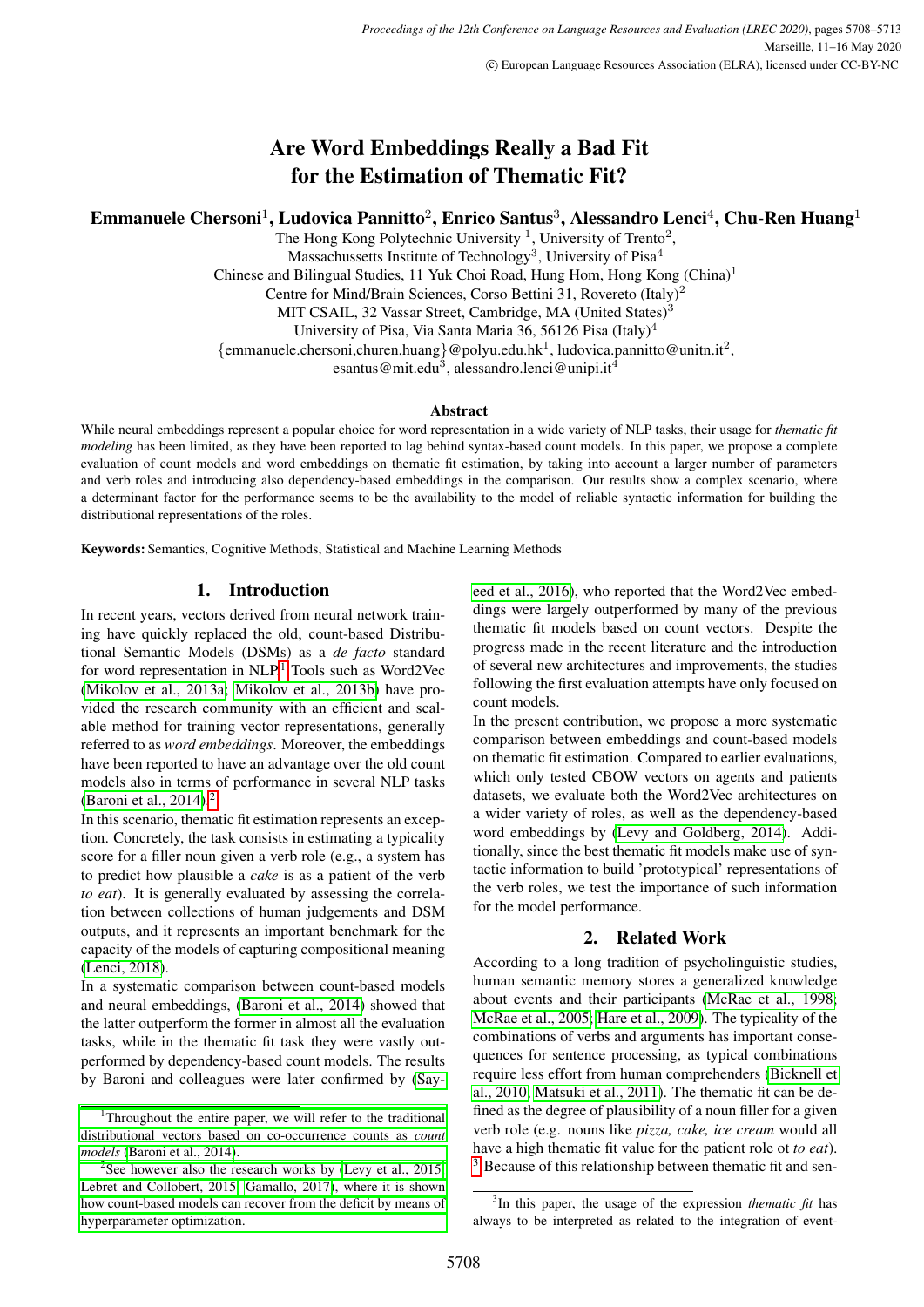tence processing, several researchers in computational semantics have tried to model this phenomenon, mostly using syntax-based DSMs [\(Erk et al., 2010;](#page-4-9) [Baroni and Lenci,](#page-4-10) [2010;](#page-4-10) [Sayeed et al., 2015;](#page-5-5) [Greenberg et al., 2015;](#page-4-11) [San](#page-5-6)[tus et al., 2017\)](#page-5-6). Notice that this research trend developed in parallel with the one aiming at automatically acquiring selectional preferences [\(Resnik, 1997;](#page-5-7) [Zhang et al., 2019;](#page-5-8) [Zhang et al., 2020\)](#page-5-9), which has mostly been seen as an auxiliary task for improving the performance of systems with different goals, such as semantic role classification [\(Col](#page-4-12)[lobert et al., 2011;](#page-4-12) [Zapirain et al., 2013;](#page-5-10) [Roth and Lapata,](#page-5-11) [2015\)](#page-5-11) or coreference resolution [\(Heinzerling et al., 2017\)](#page-4-13). Moreover, although the notions of selectional preference and thematic fit are closely related, the nature of the involved elements is different: discrete semantic types in the former case, gradient compatibility between arguments and thematic roles in the latter one [\(Lebani and Lenci, 2018\)](#page-4-14).

In the literature using DSMs for modeling thematic fit, the method by [\(Baroni and Lenci, 2010\)](#page-4-10) turned out to be particularly influential. Given a verb role, this study made use of a corresponding syntactic relation (e.g., the subject for the agent) to extract its typical fillers. The vectors of the typical fillers were then summed to create distributional representations of the prototypical fillers, and the thematic fit of a noun for a role was finally assessed as the cosine similarity between its filler vector and the role prototype.

While word embeddings were taking distributional semantics by storm [\(Mikolov et al., 2013a;](#page-5-0) [Mikolov et al., 2013b;](#page-5-1) [Pennington et al., 2014;](#page-5-12) [Bojanowski et al., 2017\)](#page-4-15), it is surprising that, after the early studies, such vector representations have not been tested anymore on thematic fit. Moreover, the few works were carried out only with the original Word2Vec embeddings, trained on window-based contexts, and were limited to the Continuous-Bag-of-Words (CBOW) tested on two datasets, in which only the agent and the patient roles are represented. To the best of our knowledge, Skip-Gram vectors have never been tested on thematic fit estimation. Finally, the embeddings trained on syntactic dependencies by [\(Levy and Goldberg, 2014\)](#page-4-5) proved to be efficient in modeling the *functional similarity* between words that tend to have the same function or structural role in a sentence, and thus they seem good candidates to perform well in the task. [4](#page-1-0)

Here, we present a complete evaluation of the abovementioned models on datasets including *agents, patients, instruments and locations*. Moreover, given the recent claims that incorporating syntax in DSMs does not lead to significant improvements [\(Lapesa and Evert, 2017\)](#page-4-16), we pay specific attention to a question not addressed yet in the literature: *how essential is syntactic information for building good-quality semantic role prototypes?*

#### 3. Experimental Settings

Datasets. We tested our models on three standard datasets derived from [\(McRae et al., 1998\)](#page-5-3), [\(Ferretti et al., 2001\)](#page-4-17) and (Padó, 2007), containing plausibility judgments for



<span id="page-1-1"></span>Figure 1: Scores distribution per role in the Ferretti dataset.



<span id="page-1-2"></span>Figure 2: Scores distribution per role in the Padó dataset.

verb role-filler pairs. McRae and Padó include, respectively, 1,444 and 414 scores for agents and patients (e.g., *doctor-advise* and *hit-ball*), whereas Ferretti includes judgements for 274 instruments and 248 locations (e.g., *cut-mower* and *teach-classroom*). The scores range from 1 (atypical) to 7 (very typical) and their distribution per role can be observed in Figures 1, 2 and 3.



<span id="page-1-3"></span>Figure 3: Scores distribution per role in the McRae dataset.

specific world knowledge in sentence comprehension, as in the psycholinguistic literature of reference.

<span id="page-1-0"></span><sup>4</sup> See also [\(Turney, 2012\)](#page-5-14) for the distinction between *functional similarity* and *domain similarity*.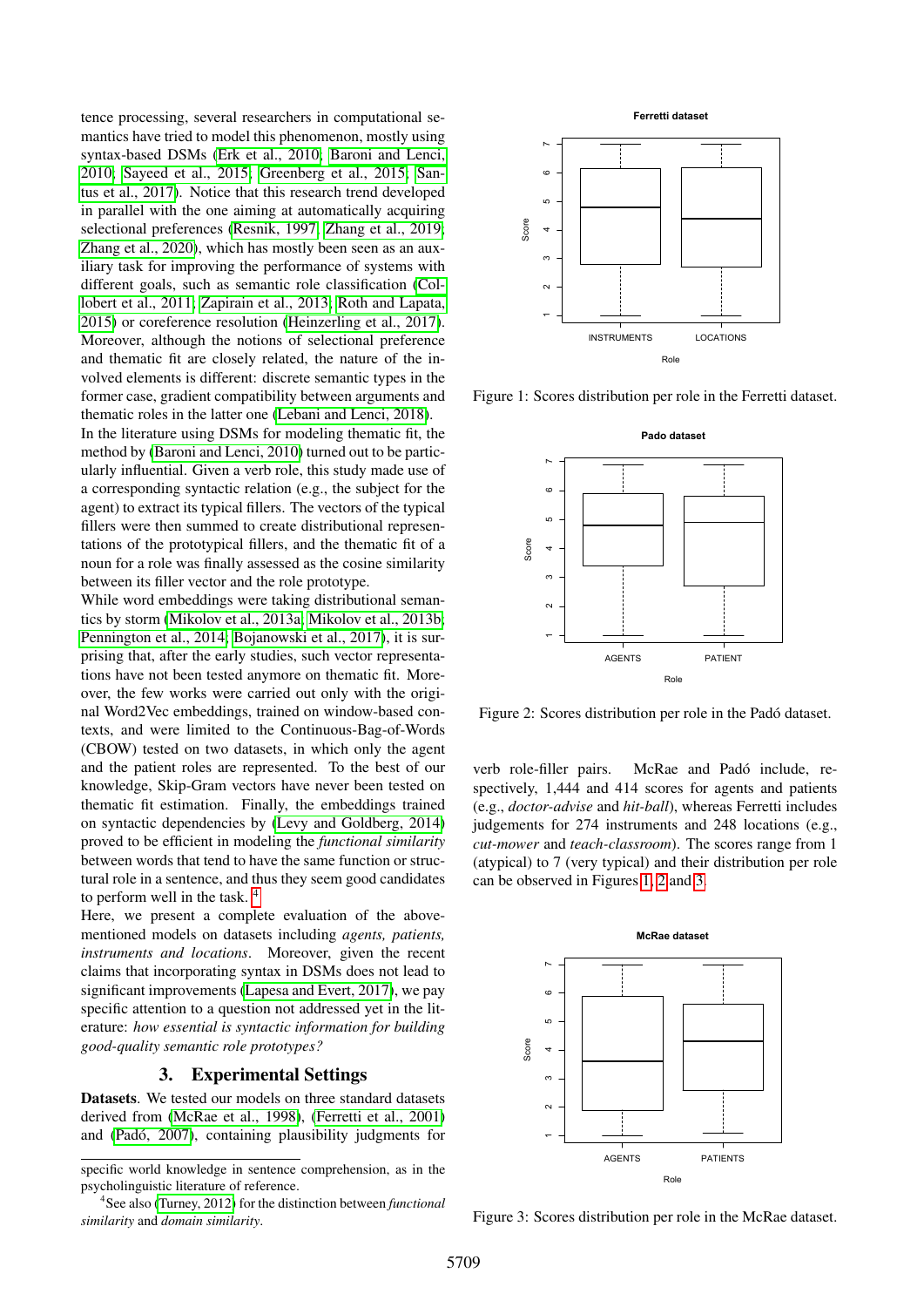| <b>Verb and Role</b>     | <b>Fillers</b>             |  |  |
|--------------------------|----------------------------|--|--|
| Agent of <i>to play</i>  | actor, gamer, violinist    |  |  |
| Patient of <i>to eat</i> | pizza, sandwich, ice-cream |  |  |
| Instrument of to cut     | knife, axe, scissors       |  |  |
| Location of to swim      | sea, pool, ocean           |  |  |

Table 1: Verb roles and examples of extracted fillers.

Training Corpora The DSMs have been trained on a concatenation of the BNC [\(Leech, 1992\)](#page-4-18), the Ukwac corpus [\(Baroni et al., 2009\)](#page-4-19) and a 2018 dump of the English Wikipedia.

Count-Based Models Our count models are a standard dependency-based DSM (DEPS) and Distributional Memory (DM). In DEPS, the targets and contexts are the 20K most frequent nouns and verbs in the training corpus. Contexts are typed with the dependency link with the target (e.g., the nouns *chef:SUBJ* and *pizza:DOBJ* are contexts for the verb *to cook*). DM [\(Baroni and Lenci, 2010\)](#page-4-10) is also a dependency-based DSM, but it is enriched with hand-selected lexico-syntactic patterns, and it was shown to achieve extremely high performances in the task [\(Santus](#page-5-6) [et al., 2017\)](#page-5-6). For each relation, both models include also its inverse (e.g., the verb *cook:DOBJ-1* is a context for the target noun *pizza*).

Word Embeddings As for the *bag-of-words embeddings*, we used both the standard Word2Vec architectures, the Skip-Gram (SG) and the Continuous-Bag-of-Words (CBOW). Both models have been trained with negative sampling and standard hyperparameters.[5](#page-2-0) The *dependencybased embeddings* (LG-DEPS) by [\(Levy and Goldberg,](#page-4-5) [2014\)](#page-4-5) are based on the Skip-Gram architecture and trained on the syntactic dependencies extracted from the same corpora. This model has also been trained with standard hyperparameters.[6](#page-2-1) We tried several settings for the embeddings dimensionality ( $d = 100, 200, 300, 400$ ): we found no significant differences, although higher-dimensional vectors seem to have a slight advantage. In the Results section, all the reported scores are for  $d = 300$ . The coverage for models and datasets is reported in Table [2.](#page-2-2)<sup>[7](#page-2-3)</sup>

| <b>DSM</b>     | Padó | McRae | Instruments | Locations |
|----------------|------|-------|-------------|-----------|
| <b>DEPS</b>    | 97   | 95.6  | 94.6        | 96.7      |
| DM             | 100  | 95    | 93.9        | 95.7      |
| SG             | 99.5 | 100   | 100         | 96.4      |
| <b>CBOW</b>    | 99.5 | 100   | 100         | 96.4      |
| <b>LG-DEPS</b> | 98   | 96.5  | 93.6        | 95.7      |

<span id="page-2-2"></span>Table 2: Model coverage in percentage for each dataset (the total number of rated pairs in brackets).

Role Prototypes As in [\(Baroni and Lenci, 2010\)](#page-4-10), we extract typical fillers for each verb role and sum them to create the representation of a prototypical role filler. The idea is that the higher the similarity of a filler with a role prototype, the better it will be fitting the role. In order to test the importance of syntactic information for modeling the roles, we compared two different methods of filler selection.

The first method is the classical one, based on syntactic relations. We approximated the agents with the subjects, the patients with the direct object, the instruments with prepositional complements introduced by *with* and the locations with prepositional complements introduced by either *at, on* or *in*. For each word of the datasets, a set of fillers was extracted from DM (DM-F) and another set from DEPS (DEPS-F).

The second method uses the nouns co-occurring in a window of size  $w$  and ranked by association score, independently of the syntactic relation (BOW-F). We tested with windows of different size and report the results for  $w = 2$ , which gave us the best results overall. The performance of BOW-F models is of particular interest: if they can efficiently model thematic fit judgements for verb roles, then the claim by [\(Lapesa and Evert, 2017\)](#page-4-16) on the nonnecessarity of syntactic information will be confirmed also for this task.

Fillers were assigned a typicality score based on Local Mutual Information (LMI) [\(Evert, 2004\)](#page-4-20), as in the evaluation by Baroni and colleagues. For the *BOW-F* set, the score is computed with Eq. [1,](#page-2-4) while for the syntax-based sets is based on Eq. [2.](#page-2-5)

<span id="page-2-4"></span>
$$
LMI(v, f) = log\left(\frac{O_{v, f}}{E_{v, f}}\right) * O_{v, f}
$$
 (1)

<span id="page-2-5"></span>
$$
LMI(v,r,f) = \log\left(\frac{O_{v,r,f}}{E_{v,r,f}}\right) * O_{v,r,f}
$$
 (2)

 $O_{v,f}$  and  $E_{v,f}$  are respectively the co-occurrence count between a verb  $v$  and a filler  $f$  and the expected count under independence (the formula is the same for the syntactic method, but adding the third element of the syntactic relation  $r$ ). For each DSM and filler type, the vectors of the top scoring k fillers for each role were summed to build the prototypes. After testing with  $k = 10, 20, 30, 40, 50$ , we observed that the number of fillers did not significantly affect the performance, coherently with the findings of [\(Green](#page-4-11)[berg et al., 2015\)](#page-4-11). The reported results have been obtained with  $k = 20$ , as in the works by [\(Baroni et al., 2014\)](#page-4-0) and [\(Sayeed et al., 2016\)](#page-5-2). The 5 DSMs have been evaluated with all 3 filler types, making 15 different models. Finally, we measured the cosine similarity between roles prototypes and fillers in the datasets, and we computed the Spearman correlation between scores and human judgements.

#### 4. Results and Discussion

The scores for agents and patients datasets and those for instruments and locations follow quite different patterns. In Table [3,](#page-3-0) DM turns out to be by far the best model on both datasets (the margin is significant at  $p < 0.05$  on Padó's data)<sup>[8](#page-2-6)</sup>, and all models based on DM fillers perform better.

<span id="page-2-0"></span><sup>5</sup>Learning rate from 0.025 to 0.0001, 0.001 as downsampling threshold, 5 negative samples and 10 as window size.

<span id="page-2-1"></span><sup>&</sup>lt;sup>6</sup>100 as a frequency threshold for words and contexts, 15 negative samples (the other parameters are the same of the BOW counterparts).

<span id="page-2-3"></span><sup>&</sup>lt;sup>7</sup>The small differences in coverage do not significantly affect the results presented in Section 4.

<span id="page-2-6"></span><sup>8</sup> p-values computed with Fisher's r-to-z transformation.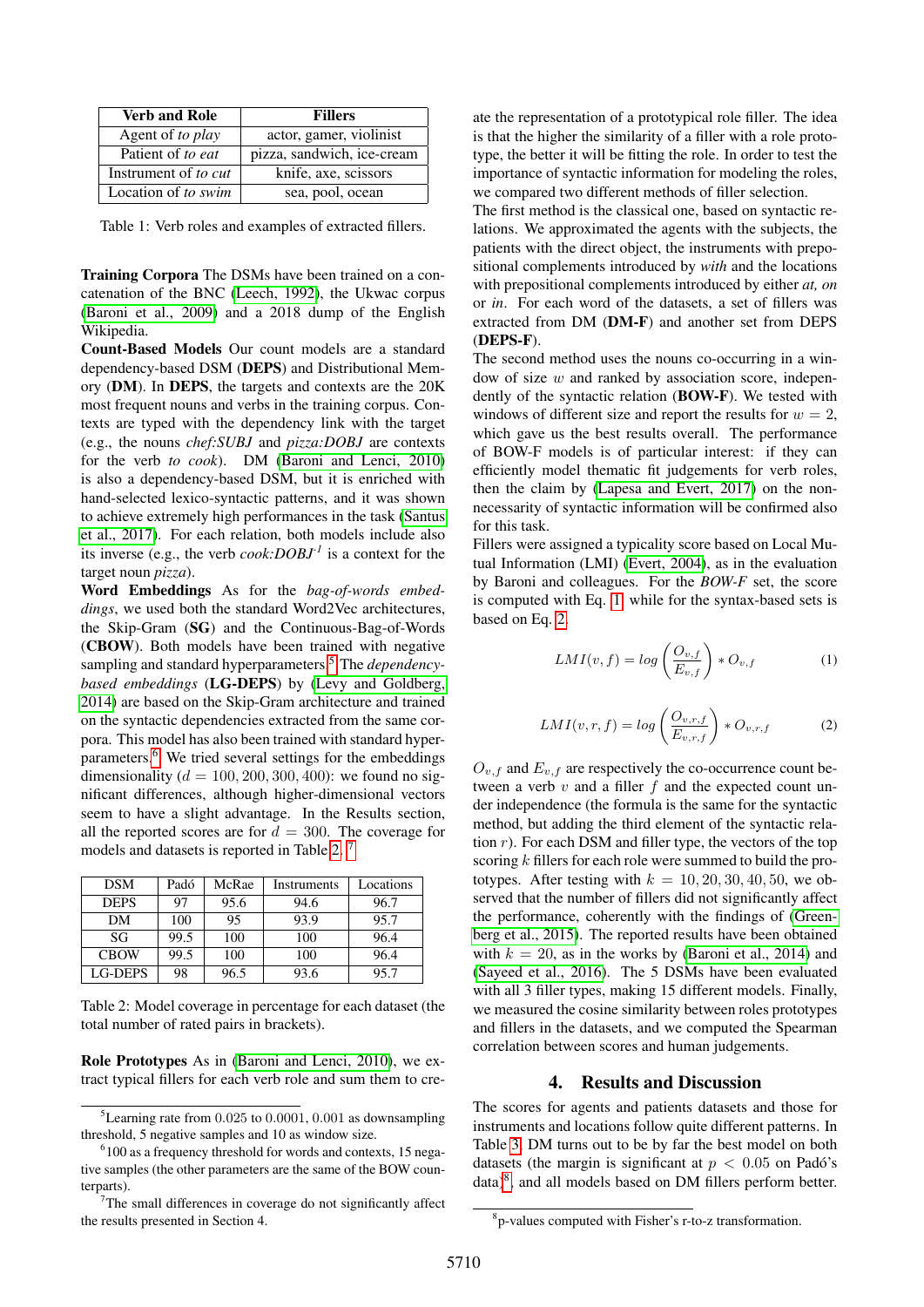|             | Padó   |              |               | <b>McRae</b> |              |        |
|-------------|--------|--------------|---------------|--------------|--------------|--------|
|             | $DM-F$ | <b>BOW-F</b> | <b>DEPS-F</b> | $DM-F$       | <b>BOW-F</b> | DEPS-F |
| SG          | 0.372  | 0.161        | 0.313         | 0.287        | 0.144        | 0.232  |
| <b>CBOW</b> | 0.317  | 0.134        | 0.248         | 0.270        | 0.107        | 0.214  |
| LG-DEPS     | 0.345  | ns           | 0.272         | 0.318        | 0.090        | 0.251  |
| DM          | 0.500  | 0.251        | 0.462         | 0.342        | 0.112        | 0.293  |
| <b>DEPS</b> | 0.383  | 0.218        | 0.388         | 0.278        | 0.056        | 0.247  |

<span id="page-3-0"></span>

|             | <b>Instruments</b> |              |        | Locations |              |        |
|-------------|--------------------|--------------|--------|-----------|--------------|--------|
|             | $DM-F$             | <b>BOW-F</b> | DEPS-F | $DM-F$    | <b>BOW-F</b> | DEPS-F |
| SG          | 0.425              | 0.341        | 0.433  | 0.336     | 0.379        | 0.333  |
| <b>CBOW</b> | 0.376              | 0.301        | 0.376  | 0.335     | 0.365        | 0.317  |
| LG-DEPS     | 0.316              | 0.219        | 0.313  | 0.262     | 0.247        | 0.248  |
| DM          | 0.368              | 0.166        | 0.341  | 0.225     | 0.126        | 0.203  |
| <b>DEPS</b> | 0.301              | 0.157        | 0.249  | 0.200     | 0.168        | 0.261  |

Table 3: Spearman correlations for the Padó and McRae dataset for all models with all filler sets.

<span id="page-3-1"></span>Table 4: Spearman correlations for the Instruments and Locations dataset for all models with all filler sets.

This is not surprising: DM is a carefully crafted syntactic DSM, and the addition of lexical syntactic patterns has been hypothesized to have a positive impact in this task [\(Sayeed](#page-5-5) [et al., 2015\)](#page-5-5).

However, the less-refined DEPS model perform similarly to the SG embeddings, which in turn perform always better than the CBOW ones. The performance of LG-DEPS is also close to the SG one: syntactic dependencies, as suggested by some recent contributions in the literature [\(Li et](#page-4-21) [al., 2017;](#page-4-21) [Lapesa and Evert, 2017\)](#page-4-16), do not improve model performance. As for the fillers, syntax seems instead to play an important role: if we compare models with BOW-F fillers with those making use of the "syntactic" sets, we observe large and significant drops for every model on both datasets, to the point that many correlations on McRae become non-significant. DM fillers are clearly better than the DEPS one, suggesting that syntactic information is more useful to select typical contexts.

The results for the other roles (Table [4\)](#page-3-1) instead show a clear advantage of the BOW embeddings over count-based models. SG embeddings are again the best, followed by the CBOW ones, and LG-DEPS vectors, unexpectedly, are again lagging behind their BOW counterparts. Disappointing results for dependency-based embeddings have also been reported by [\(Gamallo, 2017\)](#page-4-4), in comparison to syntactic count-based vectors. A possible cause, as suggested by [\(Asr et al., 2016;](#page-4-22) [Sahlgren and Lenci, 2016\)](#page-5-15), could be found in the fact that embedding models are suboptimal when trained on smaller data sizes, and this could be especially true with sparse dependency contexts. It is also interesting to observe that, with instruments and locations, dropping syntactically-selected fillers does not always cause huge correlation drops for the embedding models, and in some cases it even leads to improvements (cf. the SG and CBOW scores for Locations). Probably, using prepositions to select the fillers turns out to be a rough approximation, and the prototypes are so noisy that there are no gains with respect to an extraction based on word windows.

The Location role is the most challenging for most models, and this fact can be related to some of the results in the literature. In a single-word priming experiment, [\(Ferretti](#page-4-17) [et al., 2001\)](#page-4-17) found that verbs activate knowledge of typical agents, patients and instruments, but not locations. The explanation proposed by the authors was that location information is not salient in an event description, unless the event is described as ongoing (i.e. the verb is in a progressive tense). Indeed, a following study by [\(Ferretti et](#page-4-23) [al., 2007\)](#page-4-23) manipulated verb aspect and found that locations were primed by verbs only when the aspect was imperfective (e.g. priming was obtained for *was skating - arena* but not for *had skated - arena*). Since the role of the event temporal structure has not been explored so far by DSMs of event knowledge, it might be interesting for future models to try to incorporate this kind of information.

# 5. Conclusions

In this paper, we proposed a new, thorough evaluation of word embeddings on the thematic fit task. Contrary to previous findings, our results show that the performance of the models depends on two main factors: the verb roles to be modeled and the filler selection method to build the role prototypes. For agents and patients, having clean, syntactically-selected fillers is a pro, while for other roles syntactic information is probably too noisy. <sup>[9](#page-3-2)</sup> SG embeddings achieved solid results on the task, performing similarly to a standard dependency-based model on the Pado´ and McRae datasets (it only lags behind the carefullycrafted DM), and outperforming all count-based competitors on the Ferretti ones, even without syntactic fillers. Our scores were obtained simply by training the model with standard parameters and with no refined context selection. Thus, we conclude that word embeddings are not always a bad fit for the thematic fit task.

Given the growing interest for the psychological plausibility of word embeddings and for their performance on cognitively-motivated benchmarks [\(Søgaard, 2016;](#page-5-16) [Man](#page-4-24)[dera et al., 2017;](#page-4-24) [Bakarov, 2018;](#page-4-25) [Schwartz and Mitchell,](#page-5-17)

<span id="page-3-2"></span><sup>&</sup>lt;sup>9</sup>[It should be noticed that state-of-the-art neural systems for](#page-5-17) [this task are trained on semantic role labels \(Tilk et al., 2016;](#page-5-17) [Hong et al., 2018\), and thus they avoid -at least in theory- the](#page-5-17) [problem of dealing with the ambiguity of the prepositions.](#page-5-17)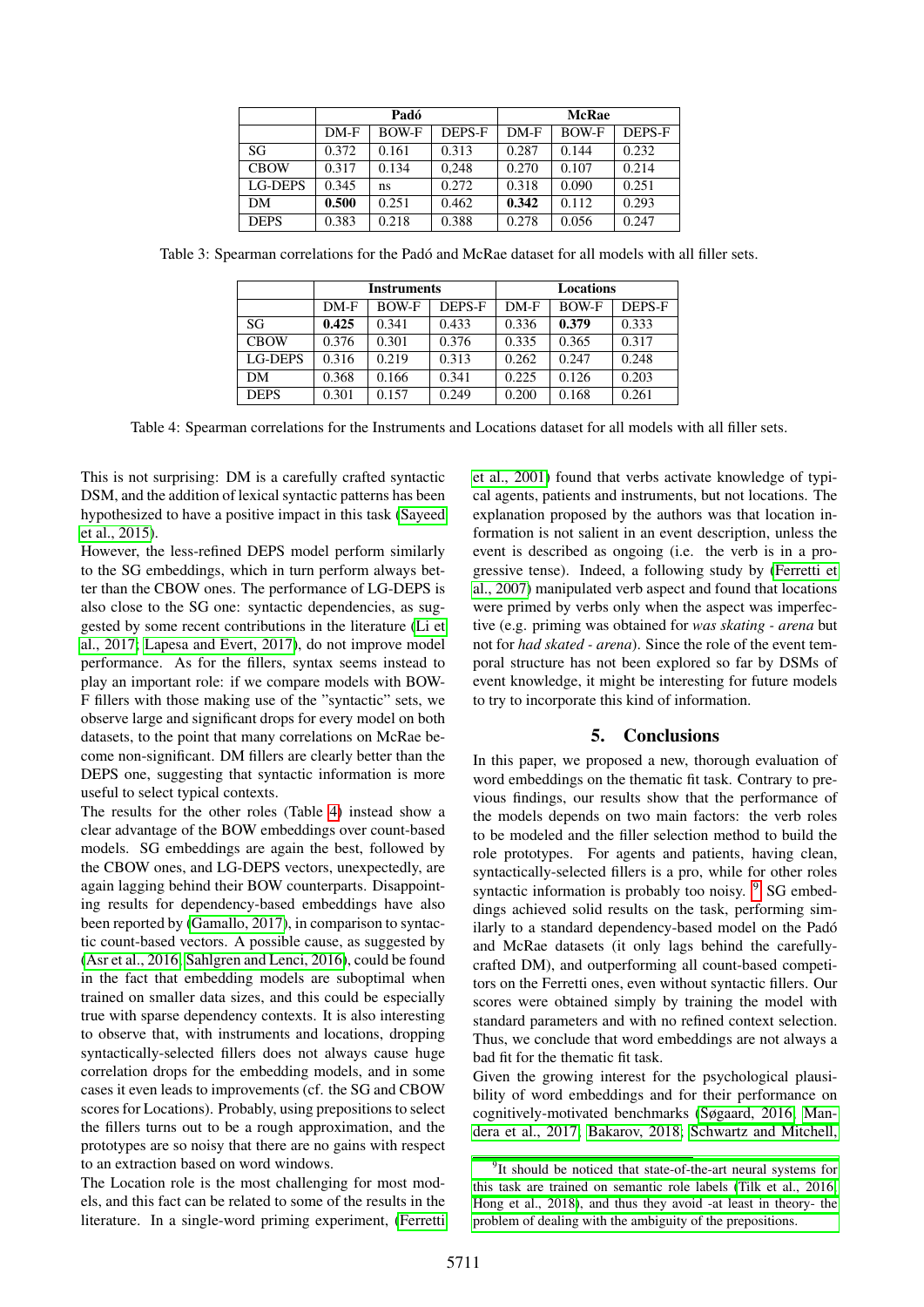[2019;](#page-5-17) [Hollenstein et al., 2019\)](#page-4-27), future experiments might add thematic fit estimation to the set of tasks in which they could be tested, by carefully taking into account the impact of factors such as the size of training data and the linguistic information available to the models. Another possible direction of work could aim at adapting the recently-introduced contextualized embeddings [\(Radford et](#page-5-19) [al., 2018;](#page-5-19) [Peters et al., 2018;](#page-5-20) [Devlin et al., 2019\)](#page-4-28) to the task.

# 6. Acknowledgements

We would like to thank the three anonymous reviewers for the positive feedback and for their useful comments.

### 7. Bibliographical References

- <span id="page-4-22"></span>Asr, F. T., Willits, J., and Jones, M. N. (2016). Comparing Predictive and Co-occurrence Based Models of Lexical Semantics Trained on Child-directed Speech. In *Proceedings of CogSci*.
- <span id="page-4-25"></span>Bakarov, A. (2018). Can Eye Movement Data Be Used As Ground Truth For Word Embeddings Evaluation? In *Proceedings of the LREC Workshop on Linguistic and Neurocognitive Resources*.
- <span id="page-4-10"></span>Baroni, M. and Lenci, A. (2010). Distributional Memory: A General Framework for Corpus-based Semantics. *Computational Linguistics*, 36(4):673–721.
- <span id="page-4-19"></span>Baroni, M., Bernardini, S., Ferraresi, A., and Zanchetta, E. (2009). The WaCky Wide Web: A Collection of Very Large Linguistically Processed Web-crawled Corpora. *Language Resources and Evaluation*, 43(3):209– 226.
- <span id="page-4-0"></span>Baroni, M., Dinu, G., and Kruszewski, G. (2014). Don't Count, Predict! A Systematic Comparison of Context-Counting vs. Context-Predicting Semantic Vectors. In *Proceedings of ACL*.
- <span id="page-4-7"></span>Bicknell, K., Elman, J. L., Hare, M., McRae, K., and Kutas, M. (2010). Effects of Event Knowledge in Processing Verbal Arguments. *Journal of Memory and Language*, 63(4):489–505.
- <span id="page-4-15"></span>Bojanowski, P., Grave, E., Joulin, A., and Mikolov, T. (2017). Enriching Word Vectors with Subword Information. *Transactions of the Association for Computational Linguistics*, 5:135–146.
- <span id="page-4-12"></span>Collobert, R., Weston, J., Bottou, L., Karlen, M., Kavukcuoglu, K., and Kuksa, P. (2011). Natural Language Processing (Almost) from Scratch. *Journal of Machine Learning Research*, 12:2493–2537.
- <span id="page-4-28"></span>Devlin, J., Chang, M.-W., Lee, K., and Toutanova, K. (2019). Bert: Pre-Training of Deep Bidirectional Transformers for Language Understanding. In *Proceedings of NAACL*.
- <span id="page-4-9"></span>Erk, K., Padó, S., and Padó, U. (2010). A Flexible, Corpus-Driven Model of Regular and Inverse Selectional Preferences. *Computational Linguistics*, 36(4):723–763.
- <span id="page-4-20"></span>Evert, S. (2004). *The Statistics of Word Cooccurrences: Word Pairs and Collocations*. Ph.D. thesis.
- <span id="page-4-17"></span>Ferretti, T. R., McRae, K., and Hatherell, A. (2001). Integrating Verbs, Situation Schemas, and Thematic Role Concepts . *Journal of Memory and Language*, 44(4):516 – 547.
- <span id="page-4-23"></span>Ferretti, T. R., Kutas, M., and McRae, K. (2007). Verb Aspect and the Activation of Event Knowledge. *Journal of Experimental Psychology: Learning, memory, and cognition*, 33(1):182.
- <span id="page-4-4"></span>Gamallo, P. (2017). Comparing Explicit and Predictive Distributional Semantic Models Endowed with Syntactic Contexts. *Language Resources and Evaluation*, 51(3):727–743.
- <span id="page-4-11"></span>Greenberg, C., Sayeed, A. B., and Demberg, V. (2015). Improving Unsupervised Vector-space Thematic Fit Evaluation via Role-filler Prototype Clustering. In *Proceedings of HLT-NAACL*.
- <span id="page-4-6"></span>Hare, M., Jones, M., Thomson, C., Kelly, S., and McRae, K. (2009). Activating Event Knowledge. *Cognition*, 111 2:151–67.
- <span id="page-4-13"></span>Heinzerling, B., Moosavi, N. S., and Strube, M. (2017). Revisiting Selectional Preferences for Coreference Resolution. In *Proceedings of EMNLP*.
- <span id="page-4-27"></span>Hollenstein, N., de la Torre, A., Langer, N., and Zhang, C. (2019). CogniVal: A Framework for Cognitive Word Embedding Evaluation. In *Proceedings of CONLL*.
- <span id="page-4-26"></span>Hong, X., Sayeed, A., and Demberg, V. (2018). Learning Distributed Event Representations with a Multi-Task Approach. In *Proceedings of \*SEM*.
- <span id="page-4-16"></span>Lapesa, G. and Evert, S. (2017). Large-scale Evaluation of Dependency-Based DSMs: Are They Worth the Effort? In *Proceedings of EACL*.
- <span id="page-4-14"></span>Lebani, G. E. and Lenci, A. (2018). A Distributional Model of Verb-Specific Semantic Roles Inferences. *Language, Cognition, and Computational Models*, pages 118–158.
- <span id="page-4-3"></span>Lebret, R. and Collobert, R. (2015). Rehabilitation of Count-Based Models for Word Vector Representations. In *Proceedings of CICLING*. Springer.
- <span id="page-4-18"></span>Leech, G. (1992). 100 Million Words of English: The British National Corpus (BNC). *Language Research*, 28(1):1–13.
- <span id="page-4-1"></span>Lenci, A. (2018). Distributional Models of Word Meaning. *Annual review of Linguistics*, 4:151–171.
- <span id="page-4-5"></span>Levy, O. and Goldberg, Y. (2014). Dependency-Based Word Embeddings. In *Proceedings of EMNLP*.
- <span id="page-4-2"></span>Levy, O., Goldberg, Y., and Dagan, I. (2015). Improving Distributional Similarity with Lessons Learned from Word Embeddings. *Transactions of the Association for Computational Linguistics*, 3:211–225.
- <span id="page-4-21"></span>Li, B., Liu, T., Zhao, Z., Tang, B., Drozd, A., Rogers, A., and Du, X. (2017). Investigating Different Syntactic Context Types and Context Representations for Learning Word Embeddings. In *Proceedings of EMNLP*.
- <span id="page-4-24"></span>Mandera, P., Keuleers, E., and Brysbaert, M. (2017). Explaining Human Performance in Psycholinguistic Tasks with Models of Semantic Similarity Based on Prediction and Counting: A Review and Empirical Validation. *Journal of Memory and Language*, 92:57–78.
- <span id="page-4-8"></span>Matsuki, K., Chow, T., Hare, M., Elman, J. L., Scheepers, C., and McRae, K. (2011). Event-based Plausibility Immediately Influences On-line Language Comprehension. *Journal of experimental psychology. Learning, memory, and cognition*, 37 4:913–34.